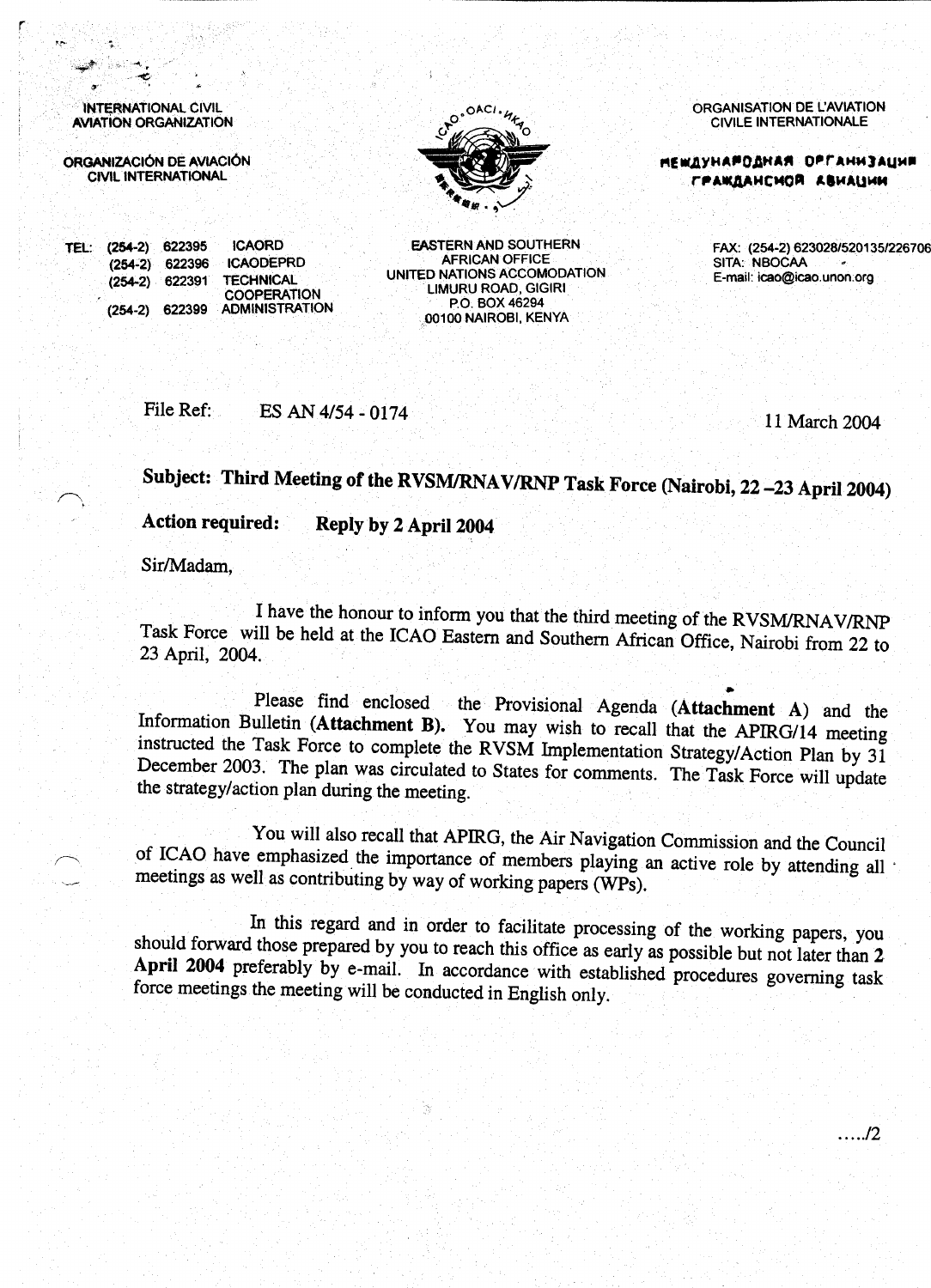Kindly advise me as soon as possible but not later than 2 April, 2004 regarding:

 $a)$ Your participation in the meeting;

- The name, address, telephone or fax numbers of your nominee(s) and  $\mathbf{b}$ adviser(s) if any;
- Any supporting documentation or working papers your nominee(s) or  $\mathbf{c})$ yourself wish to present to the meeting.

Accept, Sir/Madam, the assurances of my highest consideration.

ot Molle) **ional Directo** 

Attachments: Provisional Agenda and Information Bulletin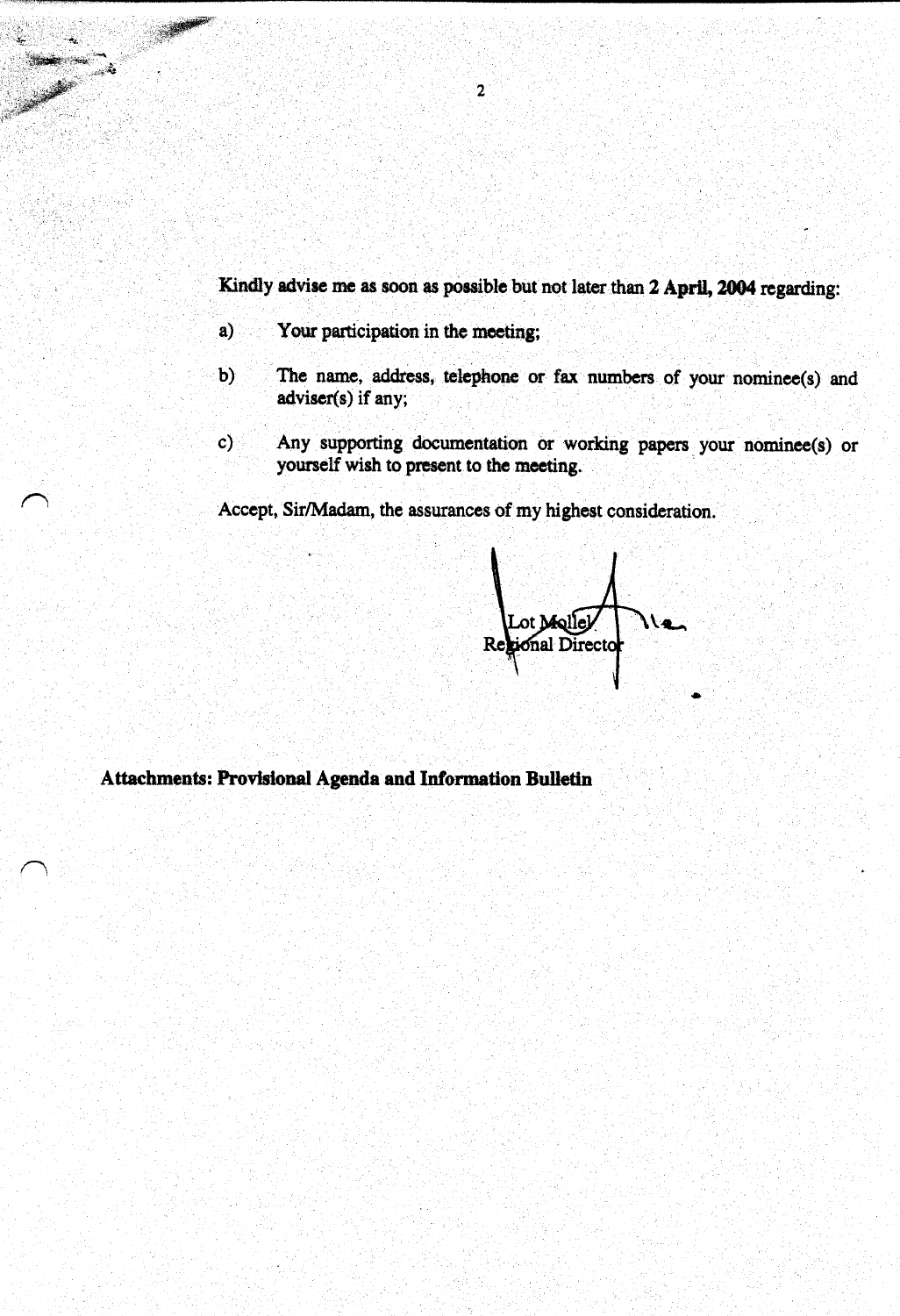## **Attachment A:**

#### **RVSM/RNAV/RNP/TF/3 MEETING**

## **NAIROBI, 22-23 APRIL 2004**

#### **PROVISIONAL AGENDA**

# **Agenda Item 1**

Review and follow-up action of conclusions of second meeting of RVSM/RNAN/RNP Task Force

#### **Agenda Item 2**

Review of RVSM Strategy/Action Plan

### **Agenda Item 3**

Review of the outcome of RVSM Seminar

# **Agenda Item 4**

Any Other Business

-------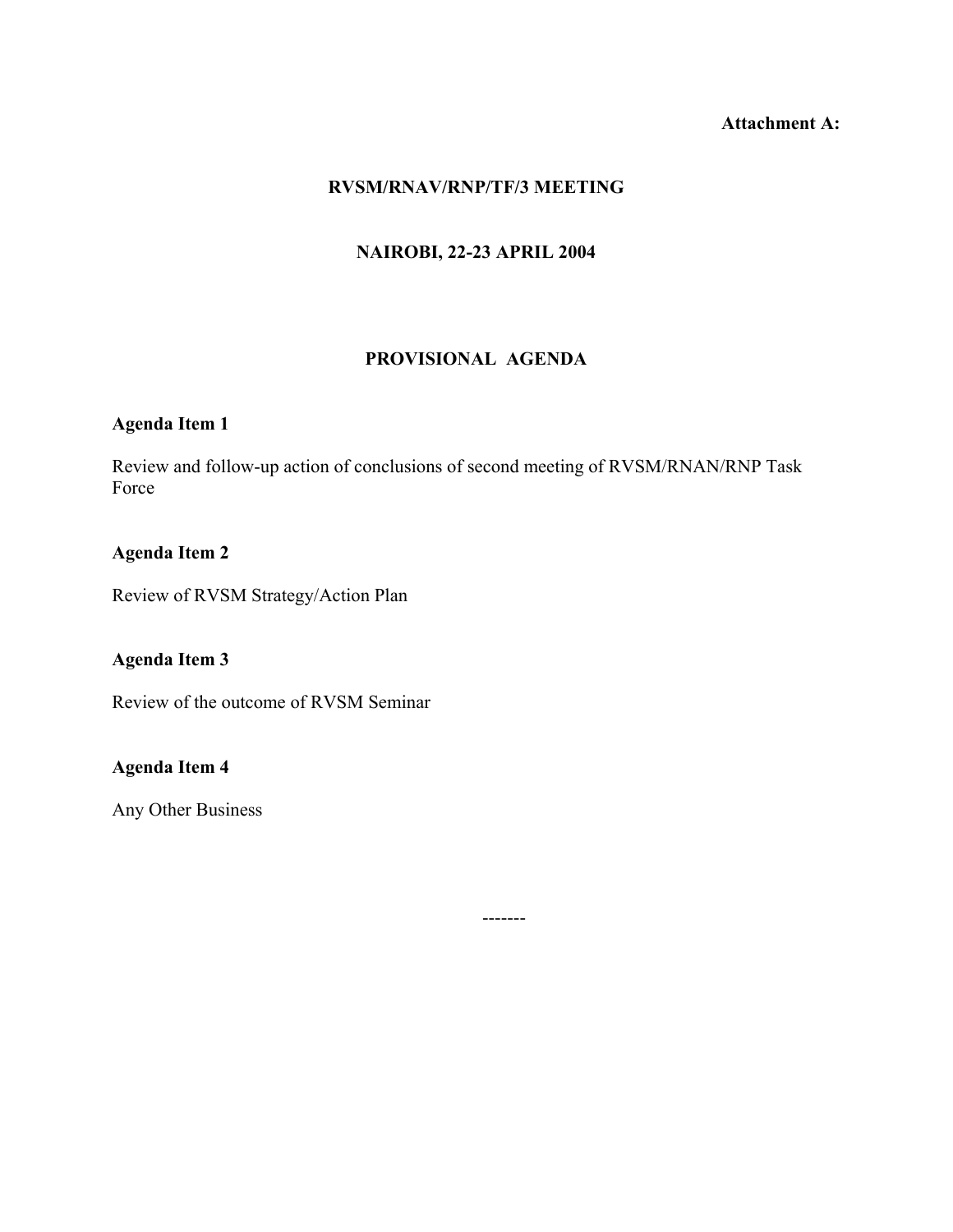#### **Attachment B:**

### **GENERAL INFORMATION BULLETIN**

### **1. Site of the Workshop**

1.1 The meeting will be held at the ICAO ESAF Office, Nairobi. Registration of the participants will start at 0830 hours on 22 April 2004. The office postal address, fax, telephone numbers and e-mail are as follows:

1.2 ICAO, Eastern and Southern African Office, United Nations Accommodation, Limuru Road, Gigiri, P. O. Box 46294, Post Code -00100, Nairobi, Kenya. Telephone 622395, 622396, 622374, 622399 and 622400. Fax:254-20-621092/623028. E-mail: icao@icao.unon.org.

### **2. Transportation**

2.1 Transportation to and from the meeting site will be provided to participants. The bus will depart from The Six Eighty Hotel at 0800 hours everyday.

### **3. Climate**

3.1 Average temperature in Nairobi in April is around  $20^{\circ}$ . In normal circumstances, the month of April is rainy.

### **4. Visas**

4.1 Kenyan entry visas are not required for nationals of a number of countries. Participants are therefore advised to ascertain whether or not they are exempt from the Kenyan entry visa requirements.

4.2 Entry Visas may be obtained from a Kenyan Embassy or, where there is no Kenya Diplomatic Representation, from the British High Commission or Consulate.

### **5. Health**

 A yellow fever vaccination certificate is mandatory. Visitors to Kenya arriving from cholera infected areas should have valid vaccination certificates.

### **6. Airport Tax**

6.1 Departing passengers are required to pay airport Tax of US\$40. If this is not already incorporated in the ticket fare.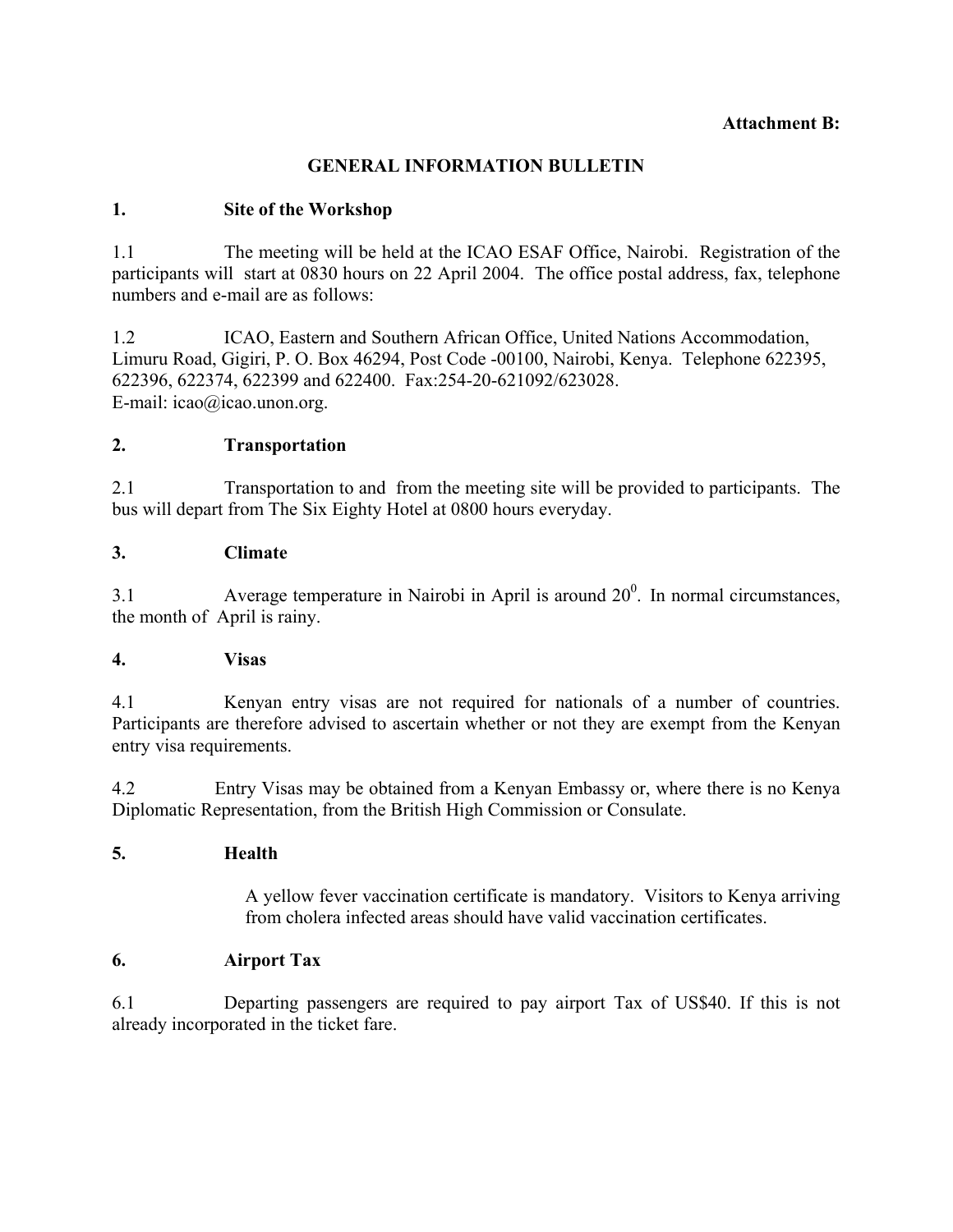## **7. Exchange Rate**

7.1 The Kenyan shilling exchange rates are determined by the inter bank trade which varies daily. The mean rate for 1 United States Dollar in April is approximately Kshs.78.00.

# **8. Security**

8.1 The number of crime incidents in Nairobi has been on the increase. Precautions, therefore, have to be taken to avoid unpleasant experiences that sometimes can even turn into personal injuries. The following advice is given to assist you in protecting yourself against being victims of criminal action and to ensure that your stay in Kenya is safe and trouble free.

8.2 Mugging in the streets is not confined to night attacks, but can occur at any time, anywhere, during the day. To avoid being an easy victim, it is recommended to take the following precautions:

- a) Do not carry **or display** large sums of money when shopping and do not wear jewellery when walking in the streets.
- b) Do not talk to strangers on the street; simply show confidence and act as if you know where you are going.
- c) Be alert when approached or stopped for whatever reason by one or a group of young people, as they usually are expert pick-pockets.
- d) Under no circumstances should you walk in the streets in Nairobi at night. Even for short distances, take a taxi. Do not take any car offering services as a taxi. Confine yourself to the Kenatco accredited taxis (Tel.225123, 221561, 338611 and 822356) and the "London Taxis" available in the city centre.

8.3 When faced with a criminal action, the best reaction is to calmly give in to the offender. From experience of previous incidents, the person who does not react violently usually comes out unhurt.

### **9. Hotels:**

9.1 The following Hotels are conveniently located in relation to the bus route list attached. The rates quoted are those in effect as of July 2003 and are subject to confirmation on placement of reservation. Participants are asked to make their own reservations direct.